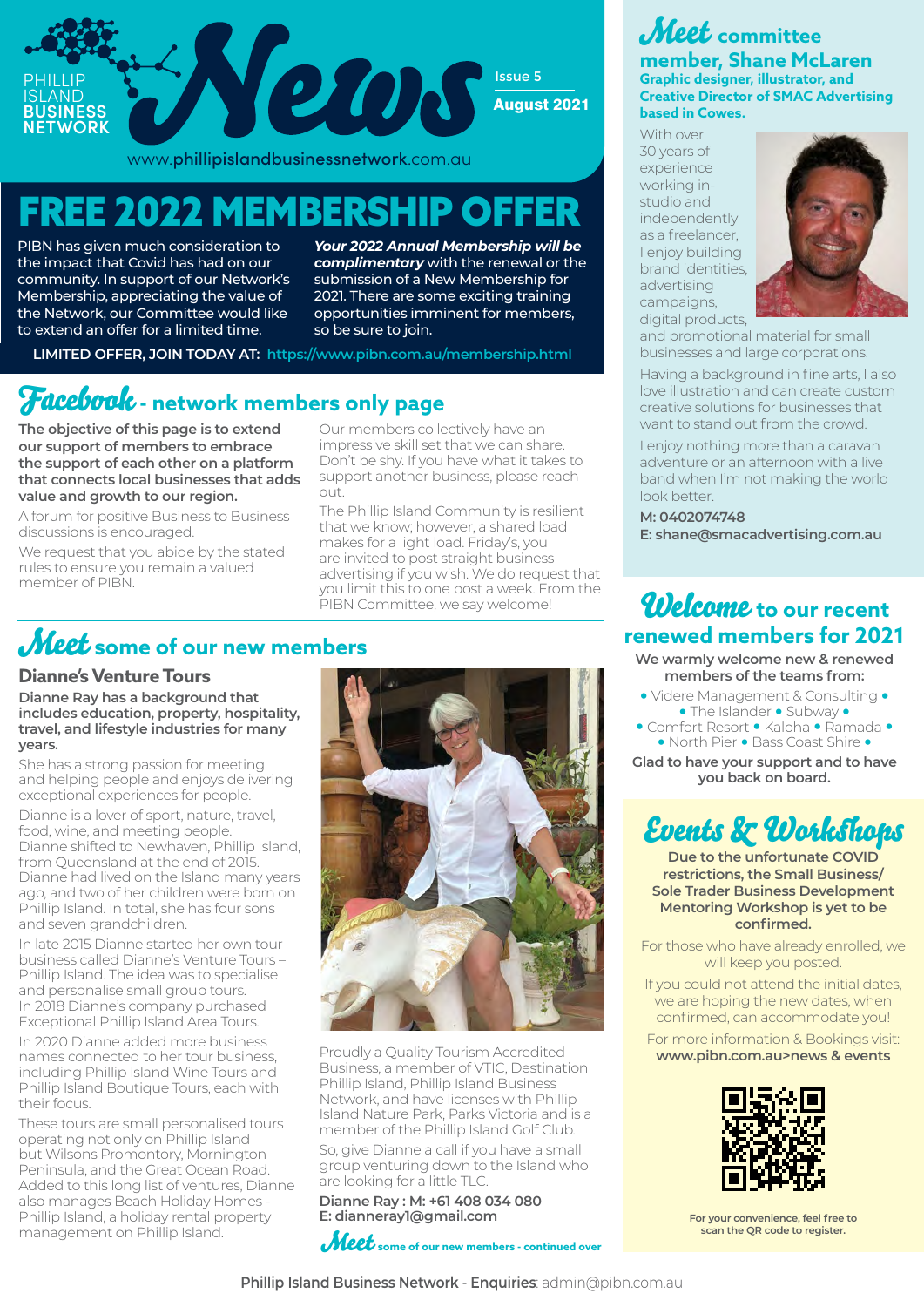### **The Spicy Duck Team**

**August marked our team celebrating four years of trading. Having opened in 2017, The Spicy Duck has grown along with the community. Whether it was good fortune or good planning (possibly the fantastic food), the Spicy Duck has seen significant growth in patronage throughout the years as San Remo has grown.** 

These last two years have been more difficult at times; however, the support from the local community has ensured we continue to trade and, importantly, have meant we have been able to keep our staff/team together. Holding onto the team at these times is extremely important to us.

In particular, it is not easy to find Thaitrained cooks who live in the area that allows us to offer an authentic Thai

## **PIBN AGM**

#### **It's time for PIBN to hold our Annual General Meeting.**

We value our member's contributions so, in the upcoming weeks, keep an eye on your inbox for the opportunity to participate in a short survey. Your feedback and suggestions will assist in a positive direction moving into 2022.

## **Festival of Motorsports**

#### **PIBN and other stakeholders scheduled weekly meetings with MotoGP to prepare for the Festival of Motorsports planned for October.**

Thank you to all who keenly demonstrated enthusiasm and support for what would have been a boost for Phillip Island and the surrounding region. Despite the short notice of just nine weeks, much organising and planning had already been achieved for the event when Covid restrictions again trumped us with the cancellation of the event announced.

We look forward to working with MotoGP on other upcoming events.



experience. We are very grateful to the local community for their tremendous support when we can only cook takeaway meals, and our staff has had to ride the roller coaster with us.

**Pop on over the bridge to The Spicy Duck or order over the phone: 56 785 020 and visit: www.thespicyduck.com for our menu.**

## **COMMUNICATIONS**

**Having had restrictions eased for Rural, we hope you all enjoy the school holidays, enjoy being out and about (keeping to the government's regulations), and make it count.** 

Remember to visit your favorite shops and "support local small businesses." Could you pop in and say hello to them? You will make their day.

Do you know of a Small Business Owner or Sole Trader of services or trade that needs support and should consider coming on board? www.pibn.com.au

- **Q.** I am already a member and paid for my 2021 Annual Membership. Will I get my 2022 Membership Free?
- **A.** Absolutely! We have appreciated your support for this year and would love to reward you too with a Free year!
- **Q.** How much does an Annual Membership Cost?
- **A.** Please visit **www.pibn.com.au** to get a good look at what having a Membership means for you. **The annual cost is usually \$195; however, if you take out your membership for 2021, you get next year Free!**
- **Q.** How do I book a PIBN workshop?
- **A.** Go to: **https://www.pibn.com.au/workshops--events** For your convenience, we use the secure Trybooking platform. You will receive your tickets/tax invoices, receipts for tax purposes via Trybooking

**As a member, have you recently updated your listing on the PIBN directory? If you have any changes or updates, please email Fiona at admin@pibn.com.au**

## **Support Builds for Businesses Through Lockdown - Covid payments.**

Please see Business Victoria for more information:

**http://www.business.vic.gov.au**

**https://www.coronavirus.vic.gov.au/business-grantsand-support**

And for Commonwealth Government support, please see:

COVID-19 Disaster Payment - Victoria eligibility rules - Services Australia